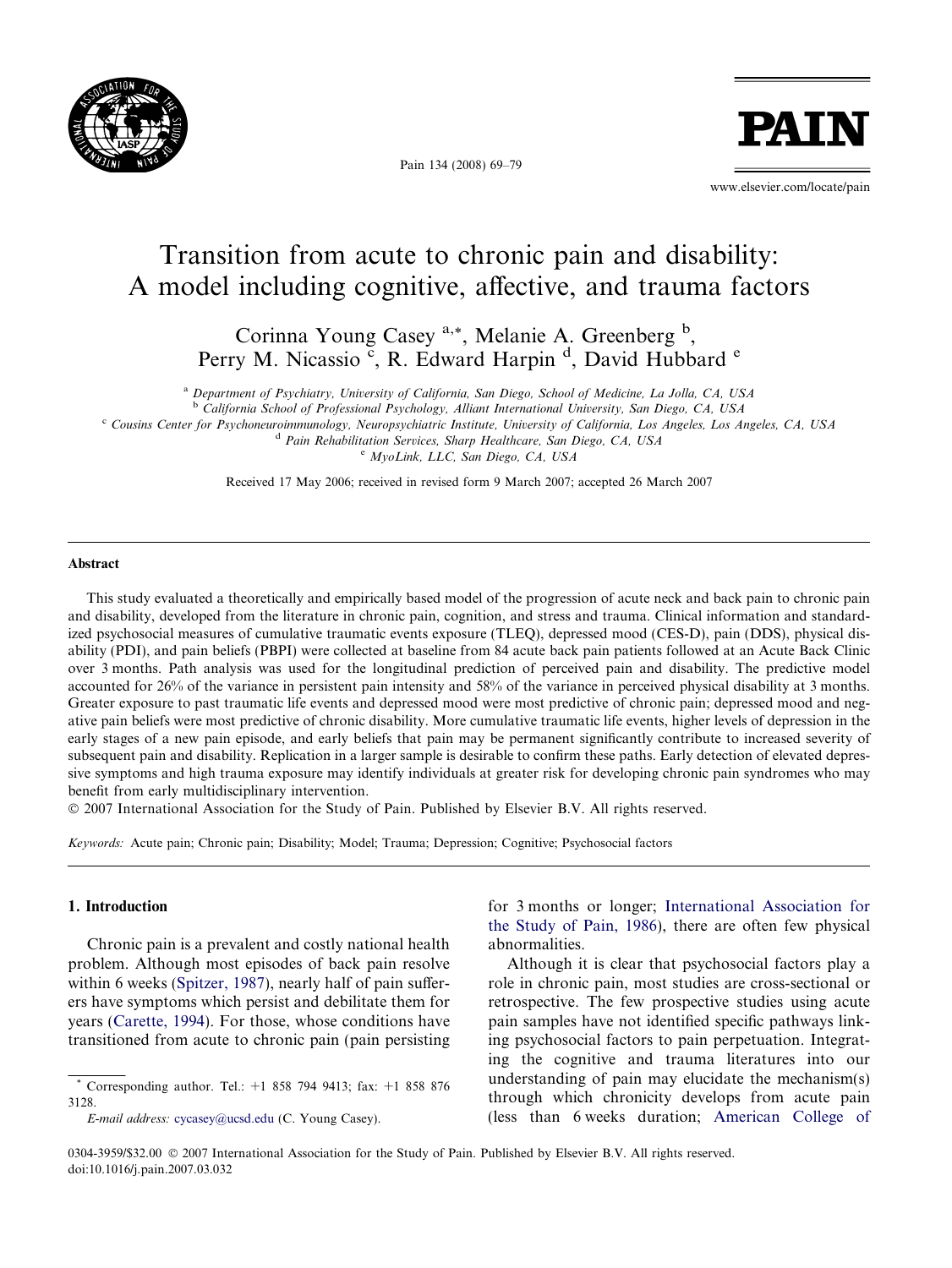[Rheumatology Clinical Guidelines, 1996\)](#page-8-0). We have developed a theoretically and empirically grounded model (Fig. 1) that represents such an integration. This article describes an initial test of the model in a clinical acute pain sample.

We began with the variables found in prior research to predict pain perpetuation. Acute pain intensity ([White et al., 1997; Epping-Jordan et al., 1998\)](#page-10-0), and depressive symptoms ([Banks and Kerns, 1996; Geisser](#page-8-0) [et al., 2000\)](#page-8-0), each positively and directly influence the persistence of neck and back pain and disability and are also positively intercorrelated [\(Von Korff and](#page-10-0) [Simon, 1996; Epping-Jordan et al., 1998](#page-10-0)). Therefore, we hypothesized that acute pain and disability would predict chronic pain and disability directly, and indirectly, via baseline depression.

Research suggests exposure to severe stressors can permanently change neurobiological processes or structures, negatively affecting arousal thresholds and ability to cope with subsequent stress ([van der Kolk, 1996\)](#page-9-0). Thus, past traumas might ''hard-wire'' individuals to experience more intense distress and pain following an acute injury or inflammation. Cross-sectional studies support a positive relationship between history of traumatic or stressful life events and chronic pain [\(Boisset-](#page-8-0)[Pioro et al., 1995; Kim et al., 1996; Raphael et al.,](#page-8-0) [2001\)](#page-8-0). Trauma exposure has also been positively associated with depression in healthy populations ([Leserman](#page-9-0) [et al., 1998; van der Kolk, 2001](#page-9-0)) and neck and back pain intensity in pain patients [\(Saxe et al., 1994](#page-9-0)). Therefore we posited cumulative trauma exposure would predict

more chronic pain and disability directly, and indirectly, via baseline depression.

Previous studies have found a positive association between negative pain beliefs, such as constancy and permanence, and pain chronicity [\(Wells, 1994; Burton](#page-10-0) [et al., 1995](#page-10-0)), and between depression and learned helplessness, cognitive distortions, and pessimistic beliefs about the future in healthy samples (see [Haaga et al.,](#page-9-0) [1991](#page-9-0) for a review). Therefore, we posited that baseline depressive symptoms would positively predict chronic pain and disability both directly, and indirectly, via negative pain beliefs.

This study tests the hypothesized model by evaluating the direct and indirect effects of cumulative trauma exposure, acute pain severity and disability, and baseline depressive symptomology and pain beliefs on chronic pain severity and disability using path analysis (see Fig. 1).

#### 2. Methods

#### 2.1. Recruitment

Participants for this study were recruited from the Sharp Rees-Stealy Acute Back Clinic (ABC) in San Diego County, operated at two locations in the county by one of the largest medical groups in the region. Patients with a new onset of pain are referred to the ABC from their Primary Care Physician (PCP) or an Urgent Care in the Sharp HealthCare system. The time from when the referral is made until the time the patient is seen at the ABC ranges from the same day to less than 1 week. Patients at the ABC were co-evaluated by



Fig. 1. Hypothesized model of transition from acute to chronic pain and disability.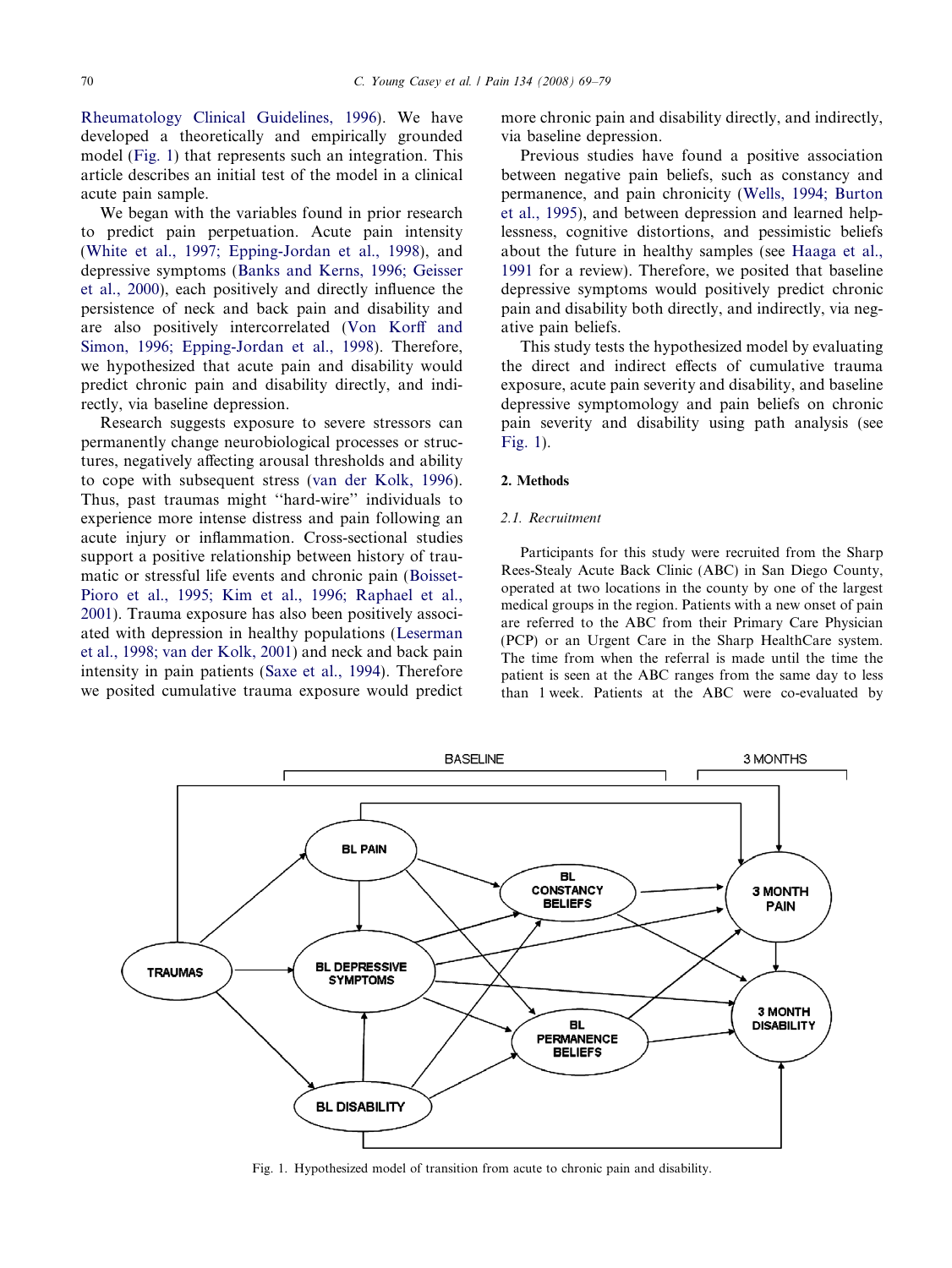physical medicine and rehabilitation physicians certified in pain management and a physical therapist and treated according to standard of care guidelines. Patients who reported an occupational injury were referred to their employer's designated workers' compensation treating physician.

#### 2.2. Participants

The present study included 84 English-speaking patients seen at the ABC for new onset neck or back pain of less than 8 weeks duration, who were followed over 3 months, and completed both assessments. An additional 13 patients, who completed only the baseline assessment, were excluded from these analyses. They did not differ significantly from the study group on demographic or medical characteristics or on baseline levels of outcome and independent variables (all  $p's > .10$ ) with the exception of pain constancy beliefs, for which the baseline only patients exhibited stronger beliefs that their pain was constant and unchanging ( $p \le 0.01$ ). This study was approved by the Sharp Healthcare Institutional Review Board, and all participants provided written informed consent prior to entry into the study. Patients were excluded from the study if they had any history of spine surgery, previous neck or back pain within the 6 months prior to their current pain episode, history of any psychotic or delusional disorder, or if they had any serious concurrent pain-related medical conditions. Over a 1 year period, all patients who were evaluated at the ABC and who met study criteria were invited to participate in the study by the principal investigator at the end of their first office visit. Each participant was provided two movie tickets upon completion of the first assessment and \$10 after the second as compensation for participation.

The majority of the participants were Caucasian (80%), women  $(59\%)$ , married  $(61\%)$ , in their mid-40s  $(M(SD) = 46.89(13.6))$ , and had at least a college degree (67%). Just over half of the participants had a history of previous back pain (57%) and a similar percentage did not have a specific explanation for the cause of their pain  $(51\%)$ ; two individuals had a work injury. The mean duration of pain symptoms at initial visit was  $3.6$  weeks (SD = 2.2 weeks). Using the Diagnostic Classification System of the Quebec Task Force on Spinal Disorders ([Spitzer, 1987](#page-9-0)), the majority of participants (59%) were classified with neck or back pain without any radiation to the extremities while 19% were identified as having neck or back pain with some neurological signs (see Table 1).

#### 2.3. Questionnaires

All patients completed the full battery of questionnaires upon enrolling in the study at baseline and then again 3 months later. The battery assessed the following constructs: pain intensity, pain disability, cumulative trauma exposure (administered at baseline only), depression, and pain schemas. The battery also included a comprehensive assessment of demographic, clinical and medical factors.

Pain intensity was assessed at baseline and 3-month followup using the Descriptor Differential Scale (DDS; [Gracely and](#page-9-0) [Kwilosz, 1988](#page-9-0)), consisting of 12 analogue scales, each with a distinct descriptor of sensory intensity, covering a full range of pain, which minimize floor and ceiling effects. The 12 scores

|  | able |  |  |
|--|------|--|--|
|--|------|--|--|

Medical characteristics  $(N = 84)$ 

| Variables                                                          | M (SD) or $\%$ |  |  |
|--------------------------------------------------------------------|----------------|--|--|
| History of back pain                                               | 57%            |  |  |
| Pain duration at baseline (mean # of weeks)                        | 3.6(2.2)       |  |  |
| Quebec Task Force Diagnostic Classifications                       |                |  |  |
| Level $1$ – pain without radiation                                 | 59%            |  |  |
| Level $2 - \text{pain} + \text{radiation to proximal extremities}$ | 11%            |  |  |
| Level $3 - \text{pain} + \text{radiation to distal extremities}$   | 11%            |  |  |
| Level $4 - \text{pain} + \text{radiation to upper/lower limb}$     | 19%            |  |  |
| (neuro signs)                                                      |                |  |  |
| Cause of Injury                                                    |                |  |  |
| Bending/twisting                                                   | 8%             |  |  |
| Do not know/other                                                  | 51%            |  |  |
| Fall                                                               | $6\%$          |  |  |
| Lifting                                                            | 11%            |  |  |
| Motor vehicle accident                                             | 14%            |  |  |
| Weights/exercise                                                   | $7\%$          |  |  |
| Work injury                                                        | $3\%$          |  |  |
| 3-Month follow-up                                                  |                |  |  |
| Pain status                                                        |                |  |  |
| Pain free                                                          | 18%            |  |  |
| Less pain                                                          | 64%            |  |  |
| Same                                                               | 10%            |  |  |
| More pain                                                          | $8\%$          |  |  |
| Sick/disability days                                               | 4.31 (14.86)   |  |  |
| Weekly medication usage (in number of total pills)                 |                |  |  |
| Over the counter analgesics                                        | 21.16 (22.49)  |  |  |
| Prescribed opioids, anxiolytics, benzodiazepines                   | 6.86(14.84)    |  |  |
| Prescribed muscle relaxants, sleeping aides                        | 7.44 (15.28)   |  |  |

from each scale are summed and averaged to create a total mean score. The DDS has exhibited excellent reliability and validity and avoids many of the psychometric problems of single-unit visual and numeric analogue scales [\(Gracely and Kwi](#page-9-0)[losz, 1988\)](#page-9-0). It is also more sensitive than traditional measures to small differences in stimulus intensity ([Doctor and Slater,](#page-9-0) [1993](#page-9-0)).

Pain disability was assessed at baseline and follow-up using the Pain Disability Index (PDI; [Pollard, 1984](#page-9-0)), a 7-item inventory measuring the degree to which pain interferes with functioning across a range of activities. This instrument demonstrates high internal consistency, reliability  $\alpha = .86$  ([Tait](#page-9-0) [et al., 1990](#page-9-0)), and test–retest reliability ( $ICC = .91$ ; [Gronblad](#page-9-0) [et al., 1993](#page-9-0)).

Traditionally, stressful event measures limit reporting to a 1-year time frame [\(Brown and Harris, 1978; Murphy and](#page-8-0) [Brown, 1980\)](#page-8-0). Traumatic events, however, can have a significant impact on mental and physical health despite their occurrence years earlier ([Leserman et al., 1996](#page-9-0)), which argues for inclusion of lifetime experiences in trauma questionnaires. The construct of cumulative trauma exposure was measured at baseline with the Traumatic Life Events Questionnaire (TLEQ; [Kubany et al., 2000\)](#page-9-0), which comprises 23 questions that assess lifetime exposure to 17 types of potentially traumatic events, based on DSM-IV ([American Psychiatric Associ](#page-8-0)[ation, 1994\)](#page-8-0) Criterion A for Post Traumatic Stress Disorder. It uses behaviorally specific questions, includes both dichotomous and continuous responses, and assesses qualitative characteristics of events by asking whether the event evoked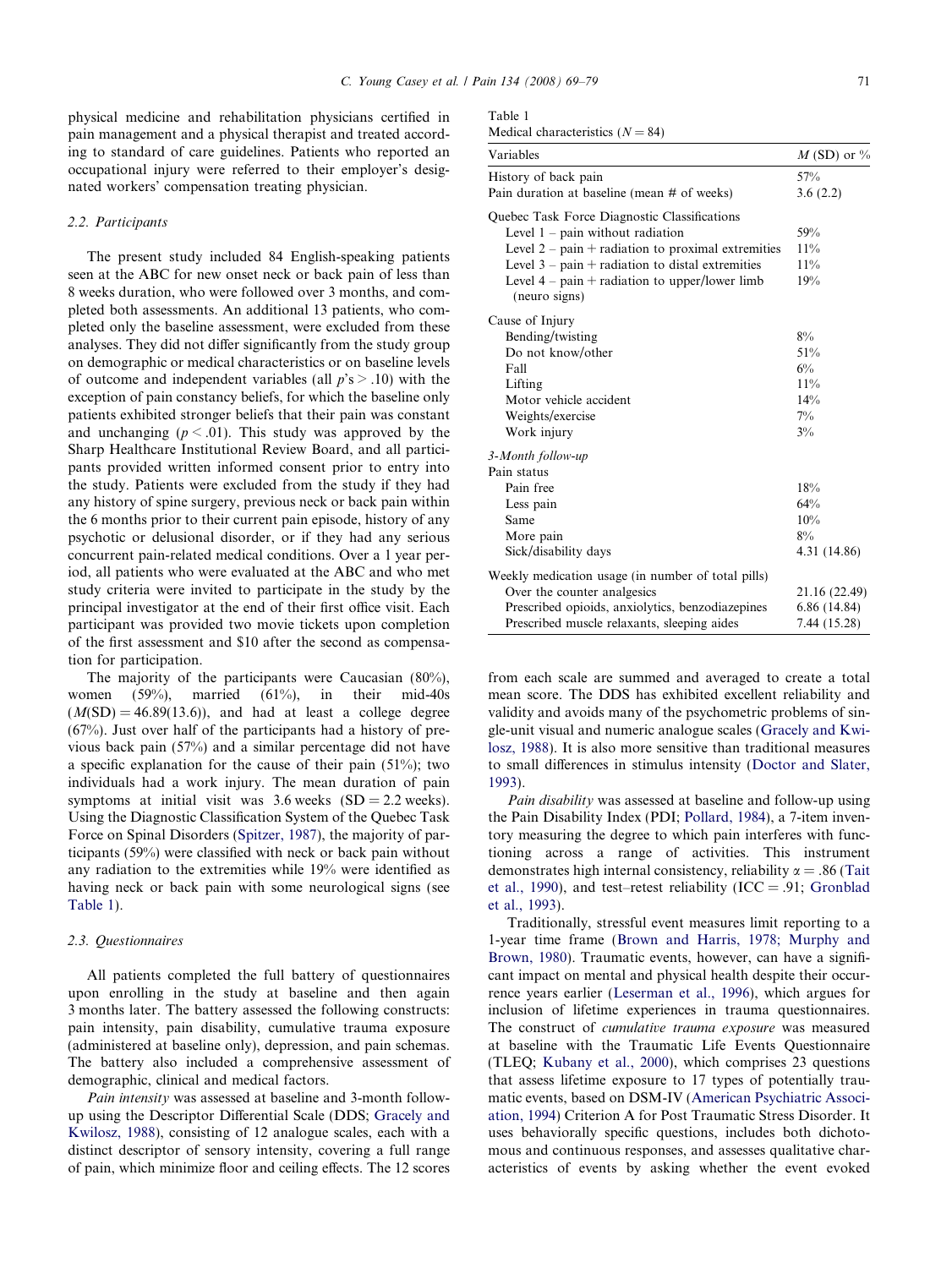''intense fear, helplessness, or horror.'' It demonstrates content validity, empirical validity against a structured interview  $(k = .71)$ , and 2 month test–retest reliability among men and women in a residential substance abuse program (average  $\kappa = .57$ , range = .29–.91; Kubany et al., 2000).

Depressive symptomology was assessed at baseline and follow-up by Center for Epidemiological Studies-Depression Scale (CES-D; [Radloff, 1977](#page-9-0)), a self-report measure that assesses depressive cognition, dysphoric mood, and vegetative signs in the general population. It displays good internal consistency with Cronbach's  $\alpha = .86$  and 1 year test–retest reliability ranging from .31 to .54 ([Radloff, 1977\)](#page-9-0). While a cutoff score of 16 is recommended for identification of probable clinical depression in the general population [\(Weissman et al., 1977](#page-10-0)), a cutoff of 27 is considered a more appropriate norm for clinical depression in the chronic pain population, due to the overlapping somatic symptoms ([Geisser et al., 1997](#page-9-0)).

Pain schemas were assessed at baseline and follow-up by the Pain Behavior and Perception Inventory (PBPI; [Williams and](#page-10-0) [Thorn, 1989](#page-10-0)), which assesses patients' beliefs about their pain and its prognosis. It consists of 16 items and displays good internal consistency on all estimates (Morley and Wilkinson, 1995). It primarily measures four-dimensions of pain beliefs: Mystery, Pain Permanence, Pain Constancy, and Self-Blame. For this study only the Pain Permanence and Pain Constancy factors were included in analyses as they made the most theoretical sense for the longitudinal model of chronic pain and disability proposed in this study. Time, the factor that originally comprised these two subsequent factors, assesses the belief that pain will be enduring. It was also the only factor positively associated with pain intensity in the original development and validation study of the PBPI (Williams and Thorn, 1989). Since the ''Time'' factor was split into two separate factors, Pain Permanence and Pain Constancy, one study found Pain Constancy to be the only factor significantly and positively associated with pain intensity ([Williams et al., 1994](#page-10-0)). However, the Pain Permanence scale retains most of the construct of the Time scale, that being ''Pain is enduring.'' Due to this discrepancy, this study used both Pain Permanence and Pain Constancy. The Pain Permanence subscale measures the construct of time (belief that pain will be enduring) while the Pain Constancy subscale measures beliefs that pain is always there.

#### 2.4. Diagnostic category

To control for the different sources and physiological pathways of pain, this study employed the Diagnostic Classification System of the Quebec Task Force on Spinal Disorders ([Spitzer,](#page-9-0) [1987\)](#page-9-0) to categorize pain diagnoses at baseline. It is based mostly on simple clinical criteria that encompass the majority of cases encountered in clinical practice. The classification system includes 11 categories, based on history, clinical examination and response to treatment. Categories 1–3 refer to the localization of the pain (e.g., pain without radiation or pain with radiation), category 4 reflects the results of clinical examination (i.e., neurologic signs), categories 5–7 reflect results of objective assessments, such as radiologic, laboratory, or electronic devices (i.e., nerve root compression, spinal stenosis). This study used only categories 1–7, which are the only ones that may be determined at the initial visit.

#### 2.5. Utilization of services

At baseline and at 3 months, each participant was also asked to report his or her utilization of all pain-related treatments and services (e.g., number of office visits, urgent care/ ER visits, physical therapy visits), medications and their frequency of use, and complementary or alternative treatments (e.g., heating pads, yoga, acupuncture, chiropractic care). To confirm the validity of self-reported traditional treatment data, an extensive chart review examined utilization of services, referrals for other treatments (e.g., corticosteroid injections, pain clinic, orthopedic referrals), tests, prescribed medications, and prior histories of neck/back pain.

#### 2.6. Statistical analysis

Descriptive characteristics were calculated for all outcome variables. To identify the independent predictors of chronic disability and to test the hypothesized model, a series of hierarchical multiple regression analyses employing path analytic procedures was conducted. Before regression analyses were performed, the data were examined to ensure the variables met the essential underlying assumptions of normality, linearity, homoscedasticity, and non-multicollinearity. The first model was a standard multiple linear regression analysis predicting pain and disability at 3 months from baseline measures. Next, multivariate regression models evaluated the unique contribution of each mediator/predictor variable to each subsequent predictor variable in the path analysis. Pearson correlations were conducted between potential covariates and the outcome variables. Potential covariates were variables theoretically or empirically associated with pain and depression in prior research. These included demographic factors (i.e., gender, ethnicity, marital status, socioeconomic status), pain-related factors (e.g., history of previous pain episodes, pain duration of current episode), and concurrent medications and medical treatments (see Section 2.5). Significant covariates ( $p < .05$ ) were added to the regressions for each relevant path. Based on the outcomes of the path analysis where possible mediators were identified, the Aroian version of the Sobel test [\(Aroian, 1944/1947; Sobel, 1982](#page-8-0)) was applied to test whether the indirect effects of the paths via the mediators were significant.

# 3. Results

#### 3.1. Summary characteristics

[Table 2](#page-4-0) provides correlations and means of the study variables at both time points. None of the predictor variables was highly intercorrelated at .90 or higher ([Tabachnik and Fiddell, 2000](#page-9-0)). The criterion variables, pain and disability, were not correlated with each other or themselves at baseline. Pain intensity and disability were both quite elevated at baseline and remained above the clinical threshold at 3 month follow-up. Pain intensity mean scores at baseline  $(M = 11.12, SD = 4.34)$ , and 3 months ( $M = 7.24$ , SD = 5.2) were within one standard deviation of healthy population scores  $(M = 6.8;$  Atkinson et al., 1997), however, the disability mean score at baseline for this study sample ( $M = 33.06$ ,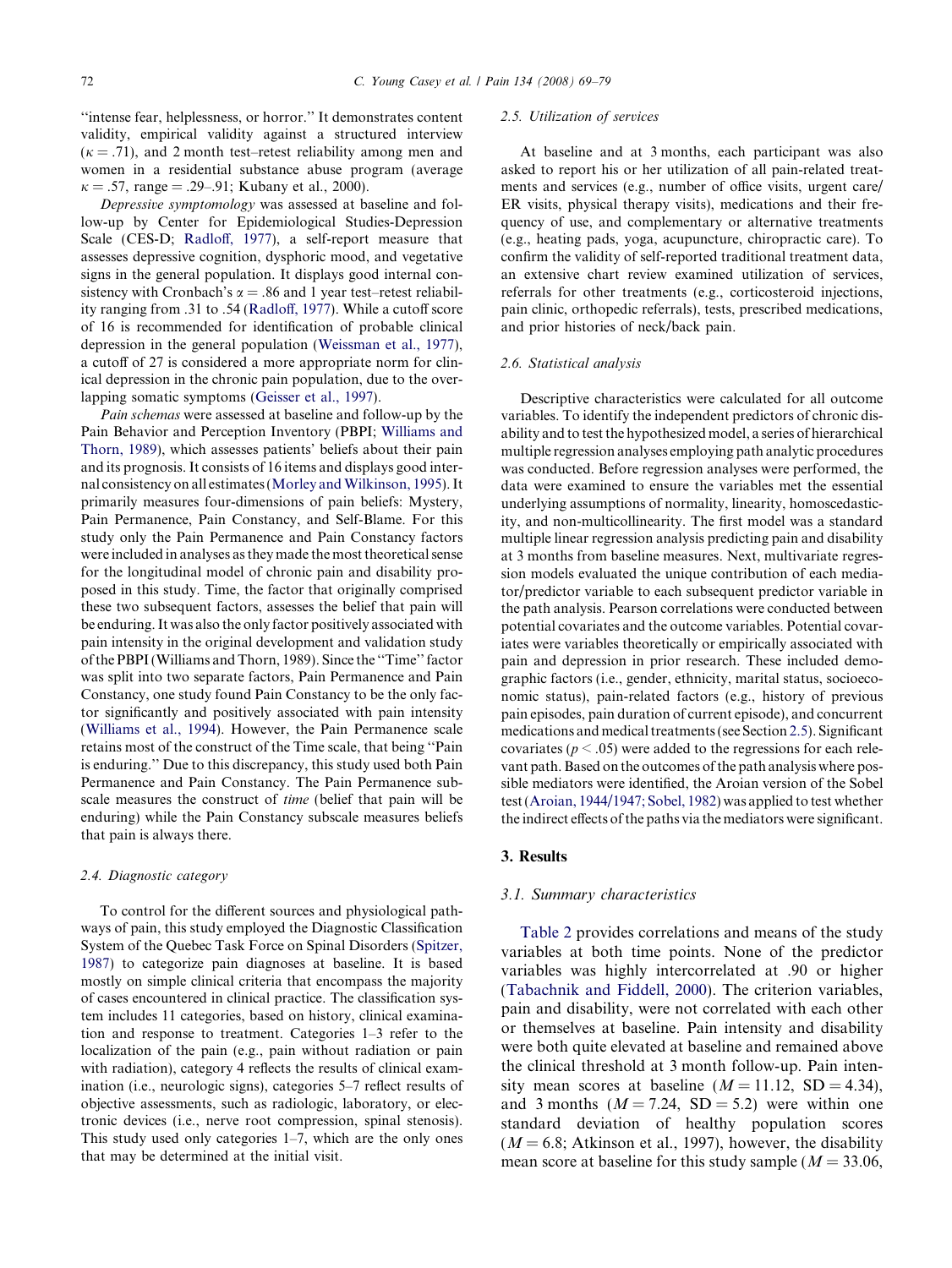<span id="page-4-0"></span>Table 2 Correlations among demographic,predictor and criterion variables and means and standard deviations for each variable

| Variables                              |           | 2               | 3      | $\overline{4}$     |                    | 6        |                    | 8   | 9               | 10       | 11 | Baseline       |           | 3 months |           |
|----------------------------------------|-----------|-----------------|--------|--------------------|--------------------|----------|--------------------|-----|-----------------|----------|----|----------------|-----------|----------|-----------|
|                                        |           |                 |        |                    |                    |          |                    |     |                 |          |    | M              | <b>SD</b> | M        | <b>SD</b> |
| 1 Pain dur (weeks)                     |           |                 |        |                    |                    |          |                    |     |                 |          |    |                |           |          |           |
| 2 Prev pain                            | $-.14$    |                 |        |                    |                    |          |                    |     |                 |          |    |                |           |          |           |
| 3 Hispanic                             | $-.19$    | .18             |        |                    |                    |          |                    |     |                 |          |    |                |           |          |           |
| 4 BL pain***                           | .02       | $-.00$          | $-.09$ |                    |                    |          |                    |     |                 |          |    | 11.1           | 4.3       | 7.2      | 5.2       |
| 5 BL disability <sup>*</sup>           | $-.29***$ | $.29***$        | 26'    | .00                |                    |          |                    |     |                 |          |    | 33.1           | 18.7      | 17.3     | 15.4      |
| 6 Depression                           | $-.04$    | .15             | .04    | $.24$ <sup>*</sup> | $.48***$           |          |                    |     |                 |          |    | 16.1           | 10.9      | 12.8     | 12.0      |
| 7 Pain Beliefs Permanence <sup>®</sup> | $-.11$    | .18             | .08    | .13                | $.24$ <sup>*</sup> | $.30***$ |                    |     |                 |          |    | $-.9$          | 9         | $-.6$    | 1.3       |
| 8 Pain Beliefs Constancy               | $-.09$    | .16             | .12    | .11                | $.46***$           | $.45***$ | .15                |     |                 |          |    | $\overline{2}$ | 1.1       | $-.7$    | 1.3       |
| 9 Trauma exposure                      | $-.05$    | .08             | $-.06$ | $-.02$             | .20                | .17      | $-.08$             | .17 |                 |          |    | 11.2           | 8.5       |          |           |
| 10 3 months pain                       | $.23*$    | $-.00$          | .11    | .15                | .08                | $.40***$ | $.23*$             | .18 | $.25^{\degree}$ |          |    |                |           |          |           |
| 11.3 months disability                 | .06       | $.29^{\degree}$ | .05    | .01                | $.46***$           | $.55***$ | $.52$ <sup>*</sup> | .25 | .17             | $.54***$ |    |                |           |          |           |

Note: BL, baseline.

\*  $p < .05$ .<br>\*\*  $p < .01$ .

 $p < .001$ .

 $SD = 18.68$ ) was nearly equivalent to that of chronic pain patients (average pain duration  $= 4.9$  years) with "low disability"  $(M = 32.5-34.5, SD = 8.42-9.32; Tait$  $(M = 32.5-34.5, SD = 8.42-9.32; Tait$ [et al., 1990](#page-9-0)). Ninety-eight percent of the patients experienced at least one traumatic life event, and the mean number of different types of traumas experienced was 5.0, which is comparable to that of normative samples  $(M = 6.4)$  but lower than that of PTSD patients  $(M = 10.7)$ . The mean number of traumatic life events reported at baseline was  $11.45$  (SD = 1.0), which is slightly lower than that of the normative population  $(M = 16.8)$  and significantly lower than the clinical mean for individuals with PTSD  $(M = 32.0;$  Kubany et al., 2000). The mean depression score of 16.14 at baseline, when the spine injuries were still acute, was equal to the suggested cutpoint score of 16 for probable major depression in the general population [\(Craig and Van](#page-9-0) [Natta, 1978](#page-9-0)) while the follow-up mean score of 12.8 dropped below threshold for clinical depression but remained significantly higher than the general population mean of eight [\(Weissman et al., 1977](#page-10-0)). The only variable with means below those of a chronic pain population was pain beliefs. The constancy beliefs improved over time, such that people did not feel their pain was as constant at follow-up  $(M = -.68, )$  $SD = 1.25$  as they did at baseline  $(M = .18,$  $SD = 1.14$ ). The means at both time points were below the chronic pain population mean of .47. In contrast, the pain permanence beliefs worsened over time (baseline  $M = -.93$ ,  $SD = .89$ ; follow-up  $M = M = -.57$ ,  $SD = 1.25$ ) but remained lower than the chronic pain population mean  $(M = .06)$ .

## 3.2. Preliminary analyses

Paired t-tests, for dependent samples, assessed for significant differences between the means of the baseline scores and the 3-month follow-up scores for each variable using an alpha level that controlled for multiple comparisons ( $p \le 0.01$ ). Scores on each of the measures improved significantly between baseline and 3-month follow-up, except for the PBPI Permanence subscale. Scores worsened significantly on this scale assessing permanent and long-lasting pain beliefs.

Pearson correlations revealed that Hispanic ethnicity, shorter pain duration, and history of previous neck/ back pain were significantly positively correlated with baseline disability. At follow-up, baseline pain duration was positively related to 3 month pain; and baseline pain intensity was significantly positively correlated with 3 month pain and history of previous neck/back pain episodes was significantly correlated with 3 month disability. Each of these covariates was included in the regression analyses for each relevant path in the model.

## 3.3. Path analysis

## 3.3.1. Path model of chronic pain

Summary results of the hierarchical multiple regression analysis predicting pain intensity at 3-month follow-up after entry of the four independent variables, baseline levels of pain and disability, and of the covariate, baseline pain duration, are depicted in [Table 3.](#page-5-0) The model, with all variables included on the last step, accounted for 26% of the total variance in 3 month pain. Higher trauma exposure and more depressive symptomology at baseline independently and significantly predicted greater pain at follow-up, over and beyond initial pain duration.

## 3.3.2. Path model of chronic disability

The combined model postulated that cumulative trauma, more disability at baseline, more depressive symptoms, stronger beliefs that pain would be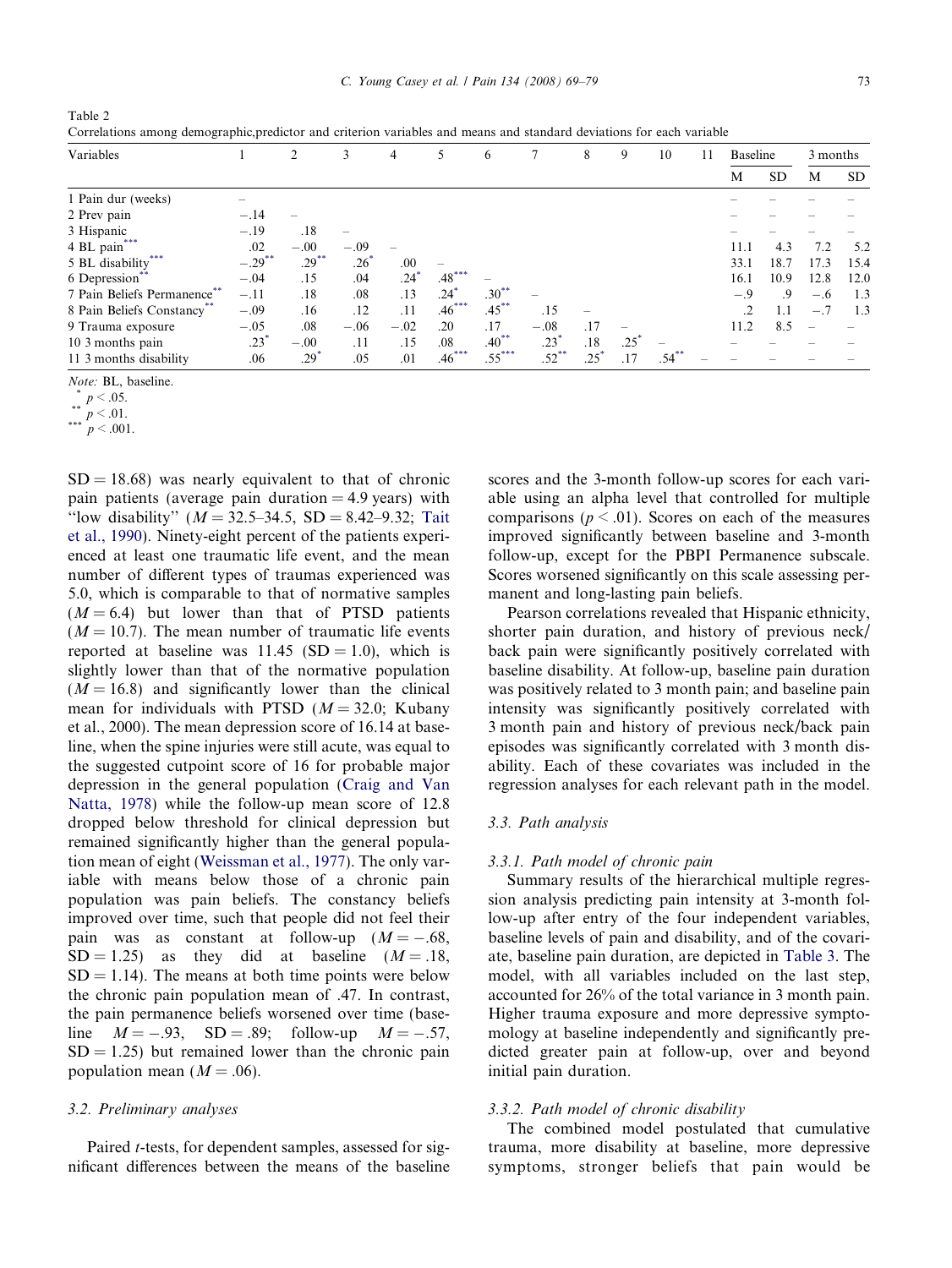| <b>Step</b> | Predictor variable                      |        | <b>SEB</b> |        |        |     | ۸R  |
|-------------|-----------------------------------------|--------|------------|--------|--------|-----|-----|
|             | Pain duration (# weeks at baseline)     |        | .21        | .26    | .05    | .02 | .05 |
|             | Acute pain intensity (baseline)         | .04    | .12        | .04    | .00    | ns  | .04 |
|             | Acute disability (baseline)             | .00    | .03        | $-.10$ | $-.00$ | ns  |     |
|             | Cumulative trauma (total $#$ of events) |        | .06        |        | .05    | .03 | .05 |
| 4           | Depressive symptoms (baseline)          |        | .05        | .28    | .06    | .02 | .09 |
|             | Pain permanence beliefs (baseline)      | .86    | .56        | .16    | .02    | ns  | .03 |
|             | Pain constancy beliefs (baseline)       | $-.02$ | .46        | $-.01$ | $-.00$ | ns  |     |

<span id="page-5-0"></span>Table 3 Multiple regression analysis for baseline predictors of 3 month pain intensity

*Note:*  $R^2 = .26$  ( $N = 84$ ,  $p = .002$ ).

permanent, stronger beliefs that pain is constant, together with 3 month pain, would predict more perceived disability at 3-month follow-up (see Table 4). After all the variables, including the covariate (history of previous neck/back pain) and baseline pain and disability, were entered, the combined model was highly significant  $F(7, 76) = 14.25$ ,  $p < .001$ . Together the seven variables accounted for 58% of the variance in 3 month pain-related disability (see Table 4). History of neck or back pain did not contribute significantly to the total variance over and beyond the other variables in the model. While cumulative traumatic life events (at baseline) significantly predicted more pain at follow-up  $(sr^2 = .05, p < .05)$ , it did not significantly improve the path model for chronic disability. Baseline depression, pain permanence beliefs, and chronic pain intensity were significant and independent predictors of 3 month disability, with the latter two variables explaining the greatest amount of variance in disability.

# 3.4. Mediation

Examination of [Fig. 2](#page-6-0) revealed the possibility of two mediators in the model: (a) baseline depression as a mediator between baseline disability and chronic pain disability and (b) pain permanence beliefs as a mediator between depression and chronic pain disability. A mediator is an intervening variable, such that in a case where variable  $X$ , which is assumed to affect  $Y$ , no longer affects variable  $Y$  after variable  $M$  (mediator) has been controlled, such that the original  $X \rightarrow Y$  path is zero

Table 4 Multiple regression analysis for predictors of 3 month disability

or reduced significantly in absolute size ([Baron and](#page-8-0) [Kenny, 1986](#page-8-0)). To determine whether baseline depression or pain permanence beliefs were mediators, the Aroian version of the Sobel test [\(Aroian, 1944/1947; Sobel,](#page-8-0) [1982\)](#page-8-0) was applied, as recommended by Baron and Kenny.

Baseline depression was first tested as a possible mediator between baseline disability and 3 month disability. The direct effect of the path from baseline disability to 3 month disability was .22 while the indirect effect of the path when depression was included was .10. In this path, depression mediated the effect of baseline disability on 3 month disability ( $z = 2.28$ ,  $p < .05$ , see [Fig. 2](#page-6-0)). The pain permanence beliefs variable was also tested as a mediator in the baseline depression to chronic pain disability path. The original effect of the path from baseline depression to chronic pain disability was .49, while the mediated effect was .36. The reduction in the effect with inclusion of the hypothesized mediator variable was not statistically significant ( $Z = 1.82$ , n.s.); therefore, belief in pain permanence did not mediate the path between baseline depression and 3 month disability ([Fig. 3](#page-6-0)).

## 4. Discussion

This study tested an etiological model of chronic pain and disability in patients recruited during the first few weeks of an acute pain episode. The model accounted for 26% of the variance in chronic pain and 58% of the variance in chronic disability.

| Step | Predictor                               |         | <b>SEB</b> |        |      |         | $\Lambda R^2$ |
|------|-----------------------------------------|---------|------------|--------|------|---------|---------------|
|      | Previous pain                           | 4.51    | 2.59       | .14    | .02  | .09     | .07           |
|      | Acute pain intensity (baseline)         | $-.45$  | .30        | $-.12$ | .01  | ns      | .16           |
|      | Acute disability (baseline)             | .18     | .08        | .22    | .03  | .02     |               |
|      | Cumulative trauma (total $#$ of events) | .05     | .14        | .03    | .00  | ns      | .01           |
| 4    | Depressive symptoms (baseline)          | .37     | .14        | .27    | .04  | .008    | .14           |
|      | Pain permanence beliefs (baseline)      | 5.64    | l.43       | .32    | .09  | < 0.001 | $.12\,$       |
|      | Pain constancy beliefs (baseline)       | $-1.12$ | 1.21       | $-.08$ | .00. | ns      |               |
| 6    | Chronic pain intensity (3 months)       | 1.04    | .28        | .32    | .08  | < 0.001 | .08           |

*Note:*  $R^2 = .58$  ( $N = 84$ ,  $p < .0001$ ).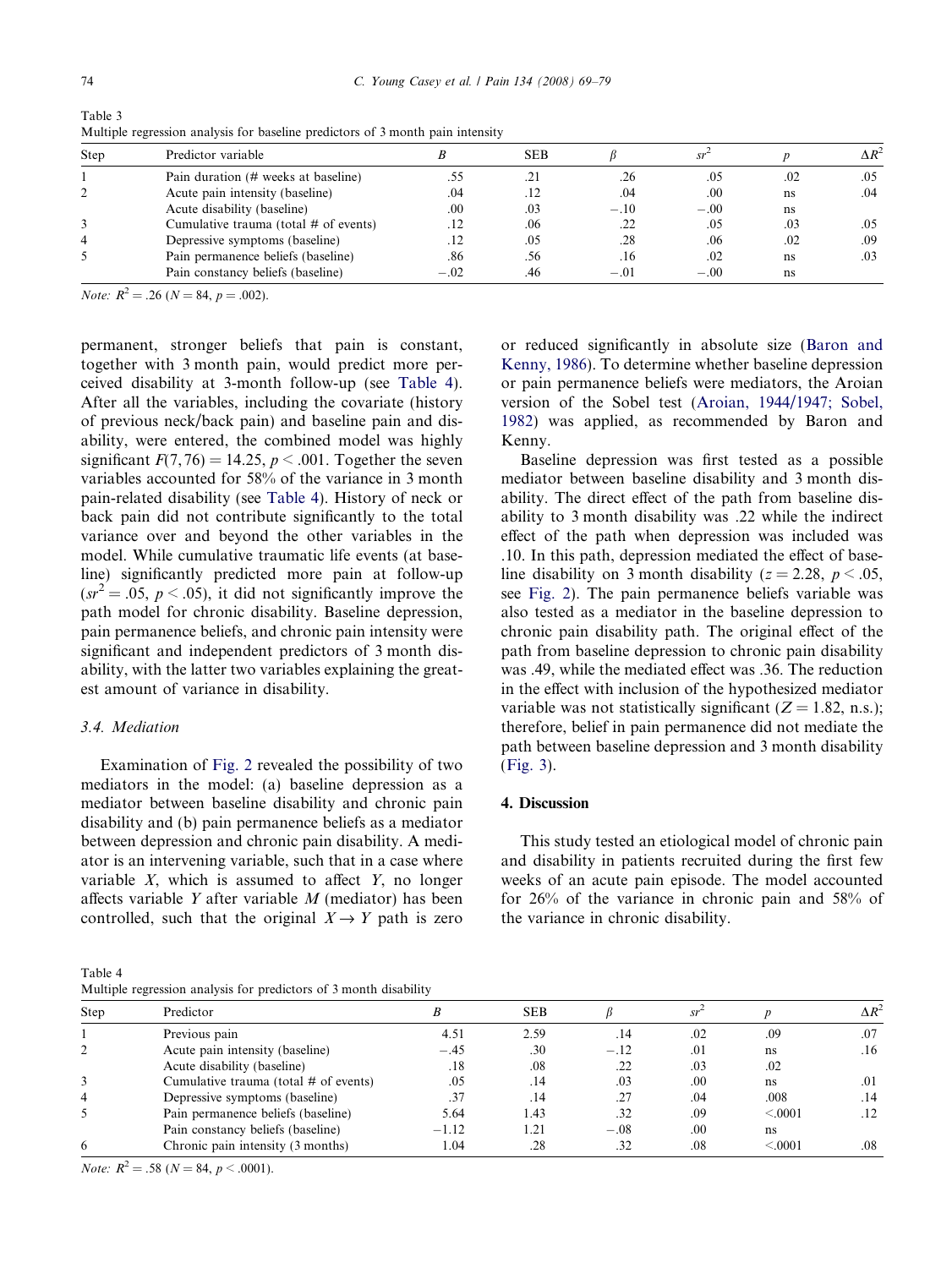<span id="page-6-0"></span>

Fig. 2. Path analytic model of transition from acute to chronic pain and disability ( $R^2 = .58$ ). Note: Standardized path coefficients ( $\beta$ ) and squared semipartial correlations (sr<sup>2</sup>) are reported for each path. "BL", baseline. Solid lines indicate  $p < .05$  significant paths. Paths with associated p values  $\geq 0.05$  are not depicted in this figure.  $p < 0.05$ .  $m_p < 0.01$ .  $m_p < 0.0001$ .

Baseline depressive symptoms and pain permanence beliefs were the most powerful predictors of chronic disability, uniquely accounting for nearly half of the variance predicted by the full model. Depressive symptoms and uncontrollability beliefs may lead to passive coping and avoidance, thereby exacerbating disability. With one exception ([Gatchel et al., 1995](#page-9-0)) other prospective studies of acute pain support the relationship of initial depression to disability persistence [\(Hasenbring et al.,](#page-9-0) [1994; Pincus et al., 2002](#page-9-0)).

These findings also highlight the bidirectional relationship between depression and disability. Acute disability directly and positively predicted disability at 3 months and was also indirectly related to this outcome via higher baseline depressive symptoms and more negative pain beliefs. Functional disability due to a pain condition may strain relationships or interfere with valued activities, leading to depression and associated motivational deficits, which then exacerbate disability.

Acute pain intensity did not directly predict 3 month disability, although it was indirectly, positively related to disability through initial pain permanence beliefs. This path is consistent with cognitive vulnerability and learned helplessness models of depression (e.g., [Selig](#page-9-0)[man, 1975; Beck et al., 1979\)](#page-9-0) and indicates their potential applicability to pain populations. Numerous studies have now shown that baseline pain intensity, acute or chronic, does not necessarily predict subsequent disability [\(von Korff et al., 1993; Long et al., 1996; Epping-Jor](#page-10-0)[dan et al., 1998\)](#page-10-0). Therefore, we concur with [Atkinson](#page-8-0)



Fig. 3. Sobel test of mediation (Aroian version; [Sobel, 1982; MacKinnon et al., 1995](#page-9-0)). Evaluation of baseline (BL) depressive symptoms as a mediator between baseline (BL) and 3 month disability ( $t = 2.28$ ,  $p < .05$ ).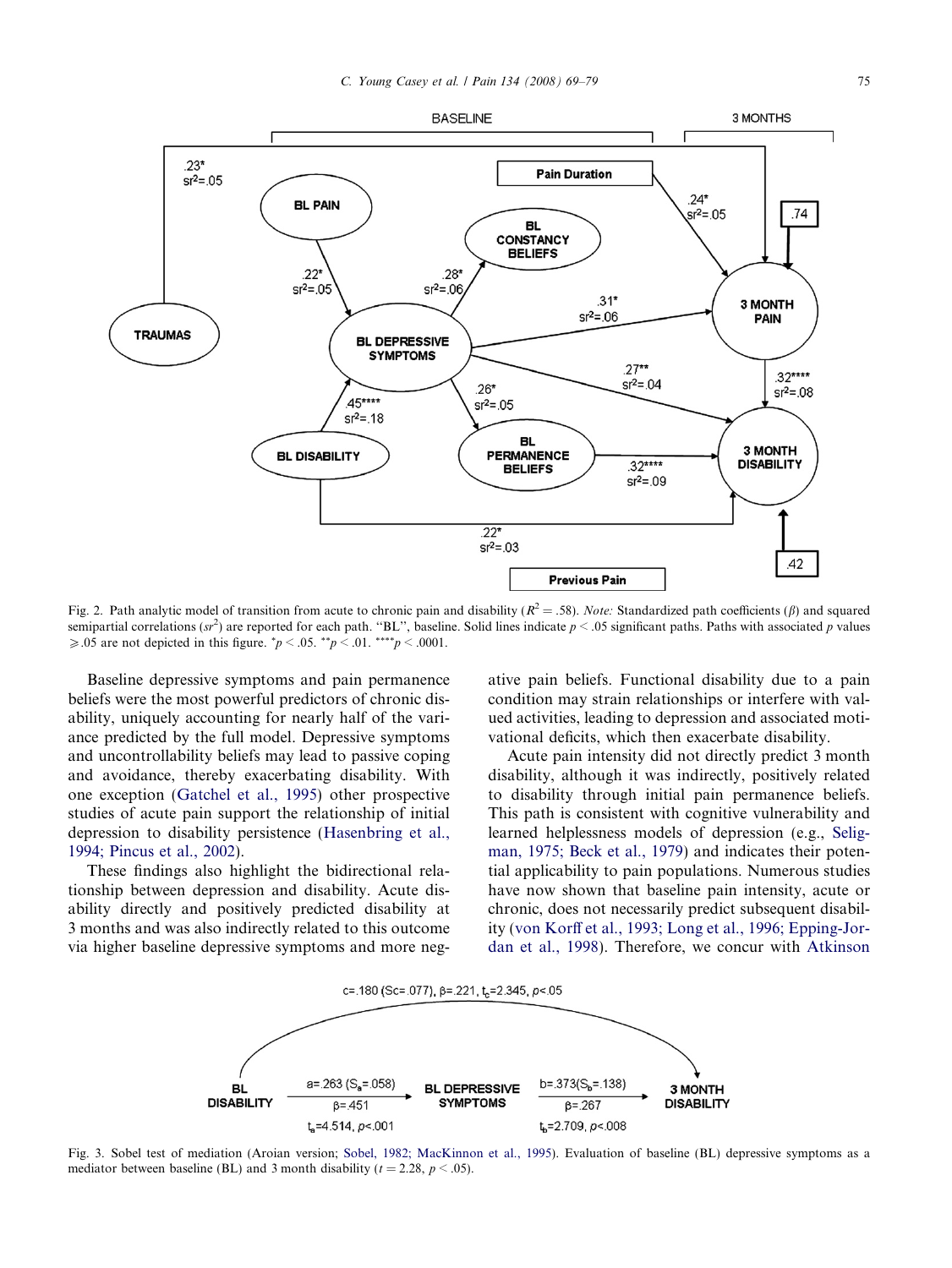[et al. \(1997\)](#page-8-0) that acute disability is a more important contributor to chronicity than acute pain.

Surprisingly, cumulative trauma exposure did not predict more disability at either time point. Results are consistent with [Yaari et al. \(1999\)](#page-10-0), who found Holocaust survivors reported more pain and depressive symptoms but similar levels of self-care and role functioning, relative to chronic pain controls. Proximal factors, including pain perceptions and emotional reactions, may supercede historical factors in predicting chronic disability.

Cumulative trauma exposure at baseline independently predicted greater pain intensity at 3 months over and beyond the other predictors but was not related to them. The magnitude of effect for trauma exposure was similar to that of depression. There may be a separate process not previously studied in the pain literature. Past traumas may influence physiologic systems or cognitive–affective processes that perpetuate pain, though they may not affect the acute sensation of pain.

In contrast to earlier studies [\(Linton, 1997](#page-9-0)), acute pain intensity did not directly predict 3 month pain but did predict chronic pain indirectly via baseline depression. Due to simultaneous measurement of pain and depression, the direction of causality is not established. Some evidence suggests depression is a risk factor for an acute onset of intense and/or disabling pain [\(Car](#page-8-0)[roll et al., 2004; Larson et al., 2004](#page-8-0)).

Surprisingly, baseline pain beliefs did not predict chronic pain, although permanence beliefs positively predicted greater 3 month disability. In contrast negative pain beliefs reliably predict greater pain and disability in chronic pain patients ([Jensen et al., 1991; Stroud](#page-9-0) [et al., 2000](#page-9-0);). It may be that other model variables, such as depression or trauma exposure, superceded pain beliefs in predictive value. Alternatively, pain beliefs may play a greater role in chronic pain, which is actually less controllable and more persistent than acute pain.

This cohort of acute neck and back pain patients is similar to acute and chronic pain patients in the pain literature and the national low back pain study [\(Long](#page-9-0) [et al., 1996](#page-9-0)) with regard to race, marital status, age, and education [\(Craufurd et al., 1990; Potter and Jones,](#page-9-0) [1992; Burton et al., 1995\)](#page-9-0). However, no demographic, medical history or treatment factor significantly predicted chronic pain or disability. These findings support the growing literature that contends the progression to chronic pain and disability is more dependent on psychosocial and occupational factors than on medical characteristics of the spinal condition [\(Valat et al.,](#page-9-0) [1997\)](#page-9-0).

## 4.1. Significance

This is one of only a few prospective studies to test a theoretically based model of the progression to chronic pain and disability. Results challenge some assumptions regarding chronic disability development and highlight the potential role of trauma history. Although previous studies have found more trauma or abuse histories in chronic pain patients than healthy controls, this is the first study to link trauma to the development of chronic pain in an acute sample. The fact that depressive symptoms were the strongest independent, positive predictor of subsequent pain and disability has implications for clinical practice. Screening for elevated depressive symptoms in patients presenting with acute pain may be an important tool in chronicity prevention efforts.

#### 4.2. Limitations

The most significant limitation is the sample size of 84 participants, which was sufficient for a multiple regression with eight predictors, but fell short of the 10–20 participants per parameter recommended by statisticians for path analysis. This could result in less reliable and valid parameter estimates; path coefficients may be unstable, reflected by high standard errors, and their magnitudes could change with a new sample. Further, because of insufficient power to calculate an overall goodness of fit index, model fit could not be compared with plausible alternative models. Path coefficients are very sensitive to model specification, including possible omitted or extraneous variables and are dependent on sample characteristics. Therefore, the findings are preliminary and in need of replication with a larger sample. The current model was, however, grounded in theory and research and accounted for substantial variance in pain and disability; results are suggestive and provide an impetus for further research and theory development.

Another limitation was reliance on self-report measures of primary variables, which are subject to recall and social desirability biases. Further, although all measures were internally consistent, a few had less than ideal test–retest reliability. Including in vivo assessment of pain behaviors would have provided additional objective measurement of pain [\(Keefe and Block, 1982; Prka](#page-9-0)[chin et al., 2002\)](#page-9-0). Assessment of past traumas was retrospective; obtaining independent confirmation of lifetime traumas represents a significant methodological challenge. Emotional traumas are, however, more easily remembered than neutral events ([Christianson and Lof](#page-9-0)[tus, 1991; Christianson, 1992\)](#page-9-0). Self-reports of potential treatment covariates were validated by chart review examining service utilization, treatment referrals, medications, and prior histories of neck/back pain.

Because of higher dropout among those with greater pain constancy beliefs, these data may underestimate the relationship of constancy beliefs to other model variables. There are also some limits to external generalizability. Participants were recruited from a referralbased clinic within one medical group and may therefore comprise treatment-seekers with more serious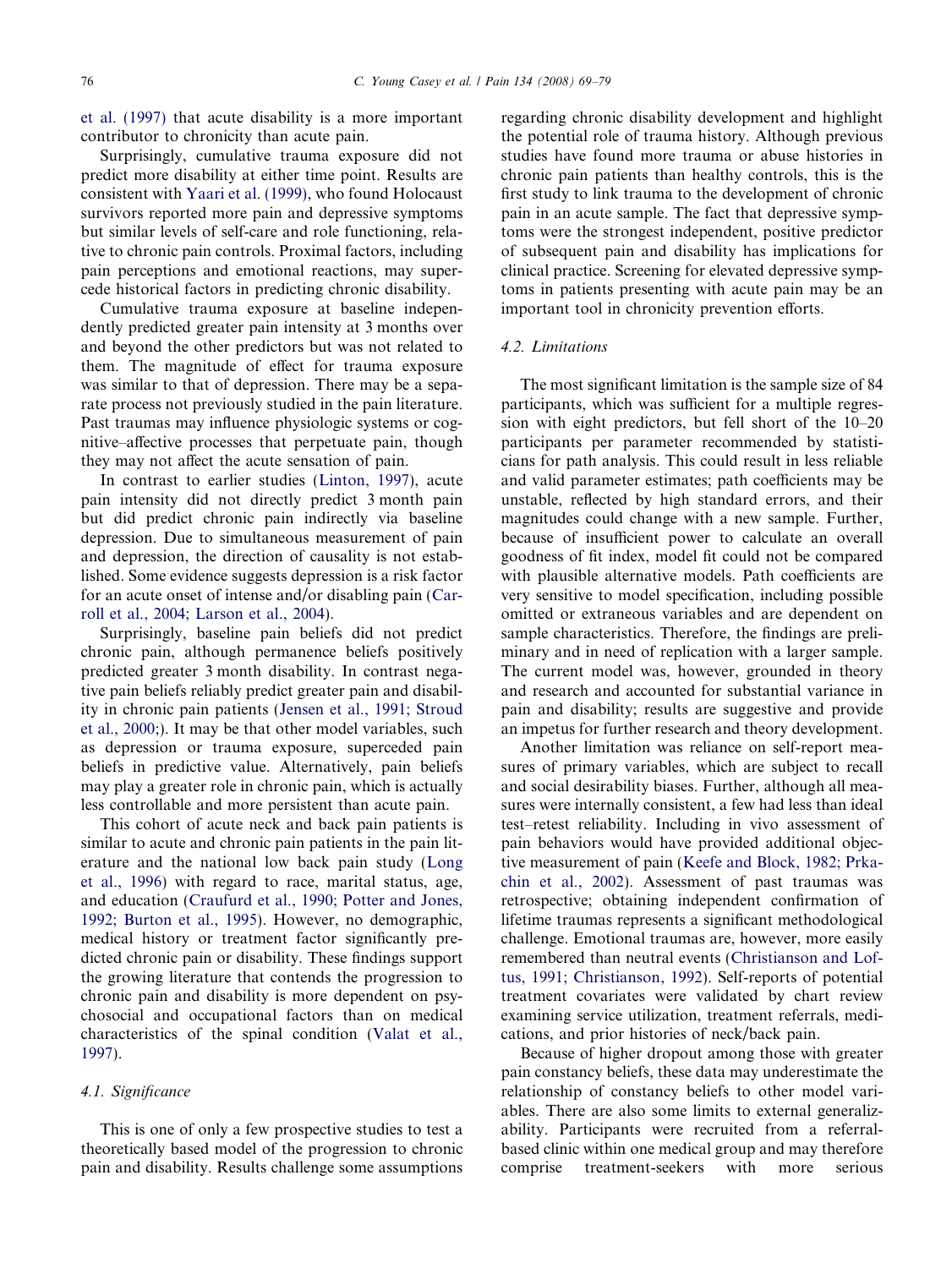<span id="page-8-0"></span>conditions. The generalizability of this study is limited to those of similar demographic characteristics, i.e., college educated, Caucasian adults, in Southern California with particular treatment-seeking preferences, who may be less likely to characterize their pain as constant.

## 4.3. Future directions

The most important future research priority is to replicate these findings in a longitudinal study using a larger sample of acute pain patients, sufficient to estimate goodness of fit. Extension of this research with diverse pain samples and using multiple assessment modalities across longer follow-up periods is also recommended.

Future studies should also focus on the role of trauma in the perpetuation of pain and disability following an acute pain incident. Cumulative trauma exposure did not predict chronic pain through depression and negative pain beliefs, or through acute pain intensity, as hypothesized. Future research should explore alternative potential mediators of this effect. Neurobiological research [\(van der Kolk, 1996, 2001; Siegel, 2001](#page-9-0)) suggests that trauma can produce long-standing negative changes in brain structures and processes, which affect information processing and emotional regulation The anterior cingulate cortex is activated during both physical pain and social distress, suggesting possible common neurobiological pathways [\(Eisenberger et al., 2006\)](#page-9-0). Studies suggest trigger points located in the intrafusal muscle fibers, which are sympathetically mediated and innervated by psychological stress may perpetuate muscle pain [\(Hubbard and Berkoff, 1993; McNulty et al.,](#page-9-0) [1994](#page-9-0)). These theories may bridge gaps unexplained by the current study.

Anxiety and its effects on information processing may also link past traumas to pain chronicity. Traumas are encoded in memory as fear structures ([Foa and Kozak,](#page-9-0) [1986](#page-9-0)) that are easily activated and promote hypervigilance for threat (Chemtob et al., 1988). Anxiety-related constructs, such as fear-avoidance [\(McCracken et al.,](#page-9-0) [1992; Waddell et al., 1993\)](#page-9-0) or passive coping (Brown and Nicassio, 1987; Keefe et al., 1989), are positively correlated with pain behavior and disability. [Klenerman](#page-9-0) [and colleagues \(1995\)](#page-9-0) demonstrated that fear-avoidance behaviors accounted for 66% correct classification of acute back pain injuries that became chronic at 12 months. Generalization of anxiety reactions associated with past traumas could plausibly impede recovery from an acute pain incident.

## 5. Conclusions

This study was an initial test of a new, theoretically derived model of the development of persistent pain and disability following an acute pain incident. The findings contribute to the growing body of empirical studies demonstrating that the transition to chronic pain syndromes is more a function of serious life stressors and cognitive–affective factors than medical factors.

## Acknowledgments

The authors would like to thank J. Hampton Atkinson, M.D., for his helpful critique of earlier drafts of this manuscript. The authors would also like to thank Chris Ake, M.S. and Sharon Foster, Ph.D. for providing consultation regarding statistical and power issues. In addition, this study could not have been completed without the help of Mary DuQuette, M.D., Robin Jefferson, C.M.A., Aaron Keil, R.P.T., Becky Miller, R.P.T., Sharp Healthcare, Sharp Rees-Stealy Medical Group and the Sharp Rees-Stealy Acute Back Clinic for their instrumental assistance with this study.

## References

- American College of Rheumatology Ad Hoc Committee on Clinical Guidelines. Guidelines for the initial evaluation of the adult patient with acute musculoskeletal symptoms. Arthritis Rheum 1996;39:1–8.
- American Psychiatric Association. Diagnostic and statistical manual of mental disorders. 4th ed. Washington, DC: American Psychiatric Association; 1994.
- Aroian LA. The probability function of the product of two normally distributed variables. Ann Math Stat 1944/1947;18:265–71.
- Atkinson JH, Slater MA, Epping-Jordan JE. Identifying individuals at risk for chronicity: an opportunity to reexamine our treatment, timing, and targets. Pain Forum 1997;6:137–9.
- Banks SM, Kerns RD. Explaining high rates of depression in chronic pain: a diathesis-stress framework. Psychol Bull 1996;119:95–110.
- Baron RM, Kenny DA. The moderator-mediator variable distinction in social psychological research: conceptual, strategic, and statistical considerations. J Pers Soc Psychol 1986;51:1173–82.
- Beck AT, Rush AJ, Shaw BE, Emery G. Cognitive therapy of depression. New York: The Guilford Press; 1979.
- Boisset-Pioro MH, Esdaile JM, Fitzcharles M. Sexual and physical abuse in women with fibromyalgia syndrome. Arthritis Rheum 1995;38:235–41.
- Brown GW, Harris TO. Social origins of depression: a study of psychiatric disorder in women. London: Tavistock; 1978.
- Brown BG, Nicassio PM. Development of a questionnaire for the assessment of active and passive coping strategies in chronic pain patients. Pain 1987;31:53–64.
- Burton AK, Tillotson KM, Main CJ, Hollis S. Psychosocial predictors of outcome in acute and subchronic low back trouble. Spine 1995;20:722–8.
- Carette S. Whiplash injury and chronic neck pain. N Engl J Med 1994;330:1083–4.
- Carroll LJ, Cassidy JD, Cote P. Depression as a risk factor for onset of an episode of troublesome neck and low back pain. Pain 2004;107:134–9.
- Chemtob C, Roitblatt HL, Hamada RS, Carlson JG, Twentyman CT. A cognitive action theory of post-traumatic stress disorder. J Anxiety Disord 1988;2:253–75.
- Christianson S-A. Emotional stress and eyewitness memory: a critical review. Psychol Bull 1992;112:284–309.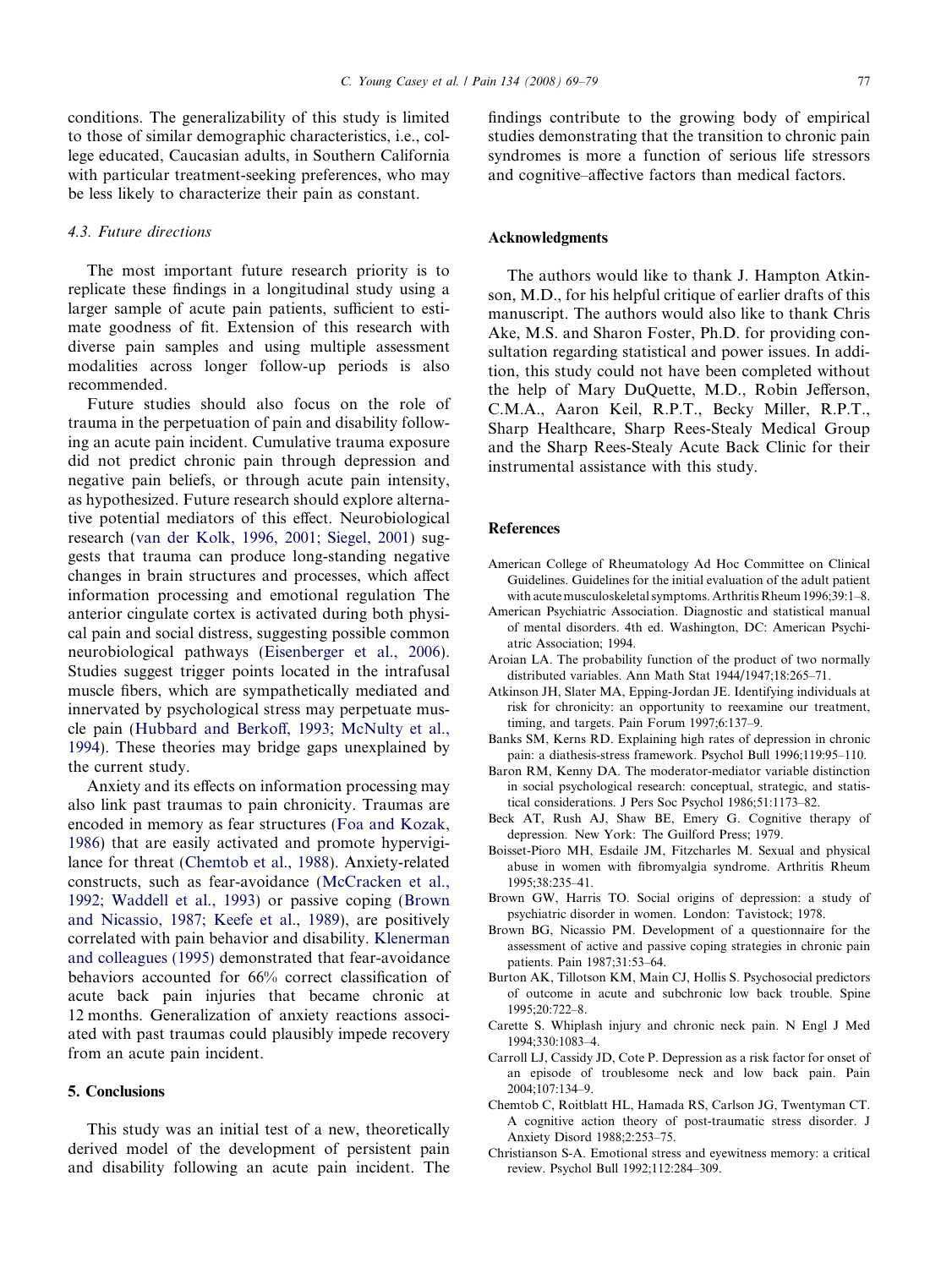- <span id="page-9-0"></span>Christianson S-A, Loftus EF. Remembering emotional events: the fate of detailed information. Cogn Emotion 1991;5:81–108.
- Craig TJ, Van Natta PA. Current medication use and symptoms of depression in a general population. Am J Psychiatry 1978;135:1036–9.
- Craufurd DIO, Creed F, Jayson MIV. Life events and psychological disturbance in patients with low-back pain. Spine 1990;15:490–4.
- Doctor JN, Slater MA. Recent breakthroughs in clinical pain assessment. Rockville, MD: Society of Behavioral Medicine; 1993.
- Eisenberger NI, Jarcho JM, Lieberman MD, Naliboff BD. An experimental study of shared sensitivity to physical pain and social rejection. Pain 2006;126:132–8.
- Epping-Jordan JE, Wahlgren DR, Williams RA, Pruitt SD, Slater MA, Pattterson TL, et al. Transition to chronic pain in men with low back pain: predictive relationships among pain intensity, disability, and depressive symptoms. Health Psychol 1998.
- Foa EB, Kozak MJ. Emotional processing of fear: exposure to corrective information. Psychol Bull 1986;99:20–35.
- Gatchel RJ, Polatin PB, Mayer TG. The dominant role of psychosocial risk factors in the development of chronic low back pain disability. Spine 1995;20:2702–9.
- Geisser ME, Roth RS, Robinson M. Assessing depression among persons with chronic pain using the center for epidemiological studies-depression scale and the beck depression inventory: a comparative analysis. Clin J Pain 1997;13:163–70.
- Geisser ME, Roth RS, Theisen ME, Robinson ME, Riley 3rd JL. Negative affect, self-report of depressive symptoms, and clinical depression: relation to the experience of chronic pain. Clin J Pain 2000;16:110–20.
- Gracely RH, Kwilosz DM. The descriptor differential scale: applying psychophysical principles to clinical pain assessment. Pain 1988;35:279–88.
- Gronblad M, Hupli M, Wennerstrand P, Jarvinen E, Lukinmaa A, Kouri JP, et al. Intercorrelation and test–retest reliability of the Pain Disability Index (PDI) and the Oswestry Disability Questionnaire (ODQ) and their correlation with pain intensity in low back pain patients. Clin J Pain 1993;9:189–95.
- Haaga DF, Dyck MJ, Ernst D. Empirical status of cognitive theory of depression. Psychol Bull 1991;110:215–36.
- Hasenbring M, Marienfeld G, Kuhlendahl D, Soyka D. Risk factors of chronicity in lumbar disc patients. A prospective investigation of biologic, psychologic, and social predictors of therapy outcome. Spine 1994;19:2759–65.
- International Association for the Study of Pain, S.o.T. Classification of chronic pain: descriptions of chronic pain syndromes and definitions of pain terms, Pain 1986;S3:S1–226.
- Hubbard DR, Berkoff GM. Myofascial trigger points show spontaneous needle emg activity. Spine 1993;18:1803–7.
- Jensen MP, Turner JA, Romano JM, Karoly P. Coping with chronic pain: a critical review of the literature. Pain 1991;47:249–83.
- Keefe FJ, Block AR. Development of an observational method of assessing pain behavior in chronic low back pain patients. Behav Ther 1982;13:363–75.
- Keefe FJ, Brown GK, Wallston KA, Caldwell DS. Coping with rheumatoid arthritis: Catastrophizing as a maladaptive strategy. Pain 1989;37:51–6.
- Kim J, Nicassio P, Radojevic V, Cordova A, Young C. Longitudinal relationship between stress, pain, and depression in fibromyalgia. Orlando, FL; 1996.
- Klenerman L, Slade PD, Stanley IM, Penie B, Reilly JP, Atchison LE, et al. The prediction of chronicity in patients with an acute attack of low back pain in a general practice setting. Spine 1995;20:478–84.
- Kubany E. The Traumatic Life Events Questionnaire (TLEQ): a brief measure of prior trauma exposure. 1995.
- Kubany ES, Haynes SN, Leisen MB, Owens JA, Kaplan AS, Watson SB, et al. Development and preliminary validation of a brief broad-spectrum measure of trauma exposure: the Traumatic Life Events Questionnaire. Psychol Assess 2000;12:210–24.
- Larson SL, Clark MR, Eaton WW. Depressive disorder as a long-term antecedent risk factor for incident back pain: a 13-year follow-up study from the Baltimore Epidemiological Catchment Area sample. Psychol Med 2004;34:211–9.
- Leserman J, Drossman DA, Li Z, Toomey T, Nachman G, Glogau L. Sexual and physical abuse history in gastroenterology practice: How types of abuse impact health status. Psychosomatic Medicine 1996;58:4–15.
- Leserman J, Li Z, Hu YJB, Drossman DA. How multiple types of stressors impact on health. Psychosom Med 1998;60:175–81.
- Linton SJ. Overlooked and underrated? The role of acute pain intensity in the development of chronic back pain problems. Pain Forum 1997;6:145–7.
- Long DM, BenDebba M, Torgerson WS, Boyd RJ, Dawson EG, Hardy RW, et al. Persistent back pain and sciatica in the United States: patient characteristics. J Spinal Disord 1996;9:40–58.
- MacKinnon DP, Warsi G, Dwyeer JH. A simulation study of mediated effect measures. Multivar Behav Res 1995;30:41–62.
- McCracken LM, Zayfert C, Gross RT. The Pain Anxiety Symptoms Scale: Development and validation of a scale to measure fear of pain. Pain 1992;50:67–73.
- McNulty WH, Hubbard DR, Berkoff GM. Needle electromyographic evaluation of trigger point response to a psychological stressor. Psychophysiology 1994;31:1–4.
- Morley S, Wilkinson L. The pain beliefs and perceptions inventory: a British replication. Pain 1995;61:427–33.
- Murphy E, Brown GW. Life events, psychiatric disturbance and physical illness. Br J Psychiatry 1980;136:326–38.
- Pincus T, Burton AK, Vogel S, Field AP. A systematic review of psychological factors as predictors of chronicity/disability in prospective cohorts of low back pain. Spine 2002;27:E109–20.
- Pollard CA. Preliminary validity study of the pain disability index. Percept Mot Skills 1984;59:974.
- Potter RG, Jones JM. The evolution of chronic pain among patients with musculoskeletal problems: a pilot study to primary care. Br J Gen Pract 1992;42:462–4.
- Prkachin KM, Schultz I, Berkowitz J, Hughes E, Hunt D. Assessing pain behaviour of low-back pain patients in real time: concurrent validity and examiner sensitivity. Behav Res Ther 2002;40:595–607.
- Radloff LS. The CES-D Scale: a self-report depression scale for research in the general population. Appl Psychol Meas 1977;1:385–401.
- Raphael K, Widom CS, Lange G. Childhood victimization and pain in adulthood: a prospective investigation. Pain 2001;92:283–93.
- Saxe GN, Chinman G, Berkowitz R, Hall K, Lieberg G, Schwartz J, et al. Somatization in patients with dissociative disorders. Am J Psychiatry 1994;151:1329–34.
- Seligman ME. Helplessness: depression, development and death. New York: WH Freeman; 1975.
- Siegel DJ. Memory: an overview, with emphasis on developmental, interpersonal, and neurobiological aspects. J Am Acad Child Adolesc Psychiatry 2001;40:997–1011.
- Sobel ME. Asymptotic intervals for indirect effects in structural equations models. In: Leinhart S, editor. Sociological methodology. San Francisco: Jossey-Bass; 1982. p. 290–312.
- Spitzer WO. Scientific approach to the assessment and management of activity-related spinal disorders: a monograph for clinicians. Report of the Quebec Task Force on Spinal Disorders. Spine 1987;12:1–59.
- Stroud MW, Thorn BE, Jensen MP, Boothby JL. The relation between pain beliefs, negative thoughts, and psychosocial functioning in chronic pain patients. Pain 2000;84:347–52.
- Tabachnik BG, Fiddell LS. Using multivariate statistics. New York: Allyn & Bacon; 2000.
- Tait RC, Chibnall JT, Krause S. The pain disability index: psychometric properties. Pain 1990;40:171–82.
- Valat JP, Goupille P, Vedere V. Low back pain: risk factors for chronicity. Rev Rhum Engl Ed 1997;64:189–94.